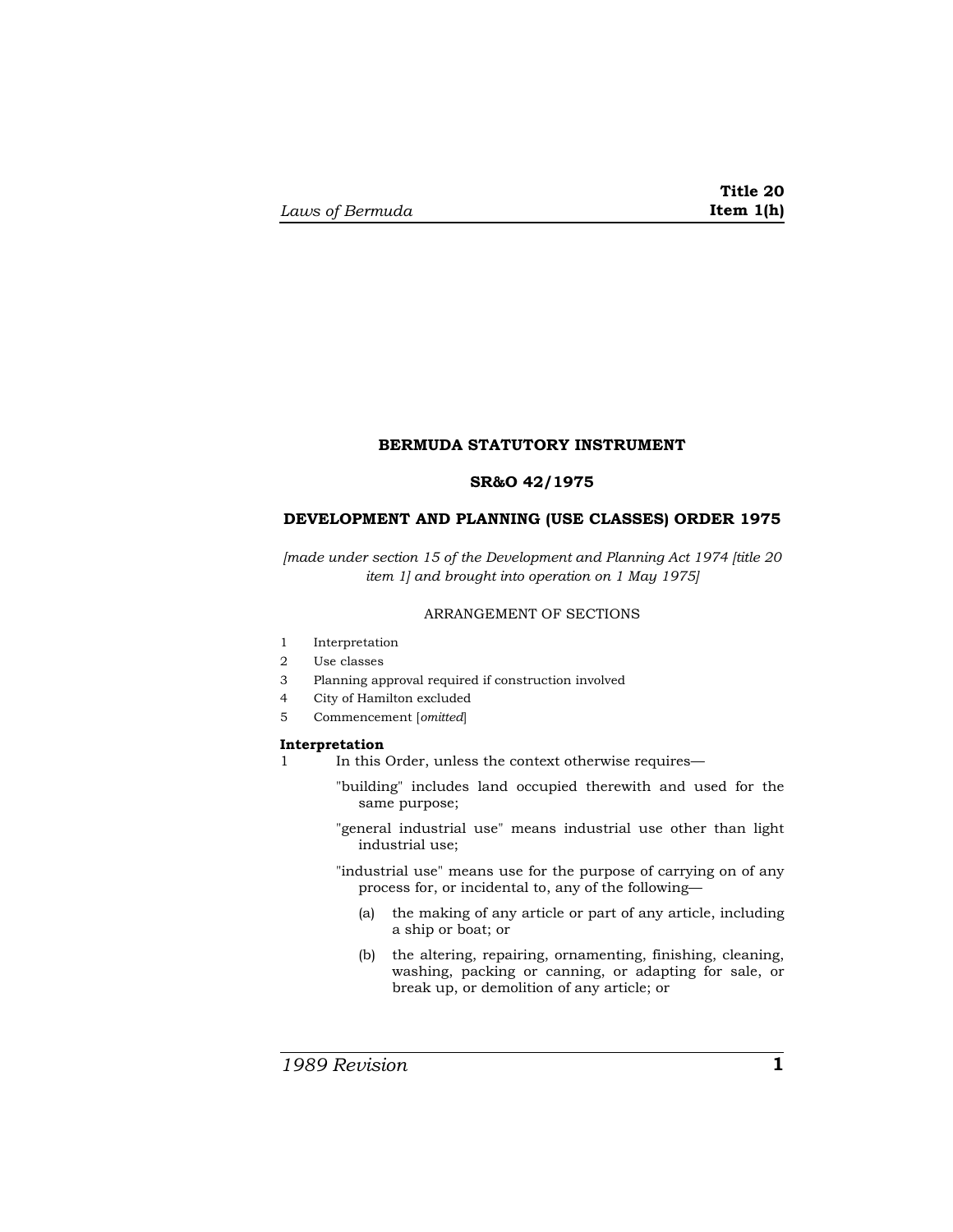### **DEVELOPMENT AND PLANNING (USE CLASSES) ORDER 1975**

(c) without prejudice to the foregoing paragraphs, the winning, dressing or treating of minerals,

 being a process carried on in the course of trade or business other than agriculture;

- "light industrial use" means Industrial use in which the processes carried on or the machinery installed are such as could be carried on or installed in any residential area without detriment to the amenity of that area by reason of noise, vibration, smell, fumes, smoke, ash, dust or grit, undue traffic generation, or unsightliness;
- "office" includes a bank and doctor's and dentist's consulting room or surgery but does not include a post office;
- "quarry" means any site used for the winning, excavation, cutting or processing of stone, sand, clay, or any other rock product for use as a raw, semi-processed or processed material;
- "shop" means a building used for the carrying on of any retail trade or retail business wherein the primary purpose is the selling of goods by retail, and includes a building used for the purposes of hairdressing, a funeral parlour, a ticket agency, a betting shop or for the reception of goods to be washed, cleaned or repaired but does not include a garage, a petrol filling station, a cycle livery, a marine filling station, or a laundry.

### **Use classes**

2 (1) Where a building or other land is used for a purpose of any class specified in the Schedule, the use of such building or other land for any other purpose of the same class shall not be deemed for the purposes of the Development and Planning Act 1974 [*title 20 item 1*] to involve development of the land:

Provided that nothing in this sub-paragraph shall have the effect of dispensing with the necessity of obtaining planning permission for a change in the use of any building or land if such change involves an intensification of user amounting to a material change in the use.

(2) A use which is ordinarily incidental to and included in any use specified in the Schedule Is not excluded from that use as an incident thereto merely by reason of its specification in the Schedule as a separate use.

### **Planning approval required if construction involved**

3 Nothing in this Order shall authorize the undertaking of any building or engineering operations.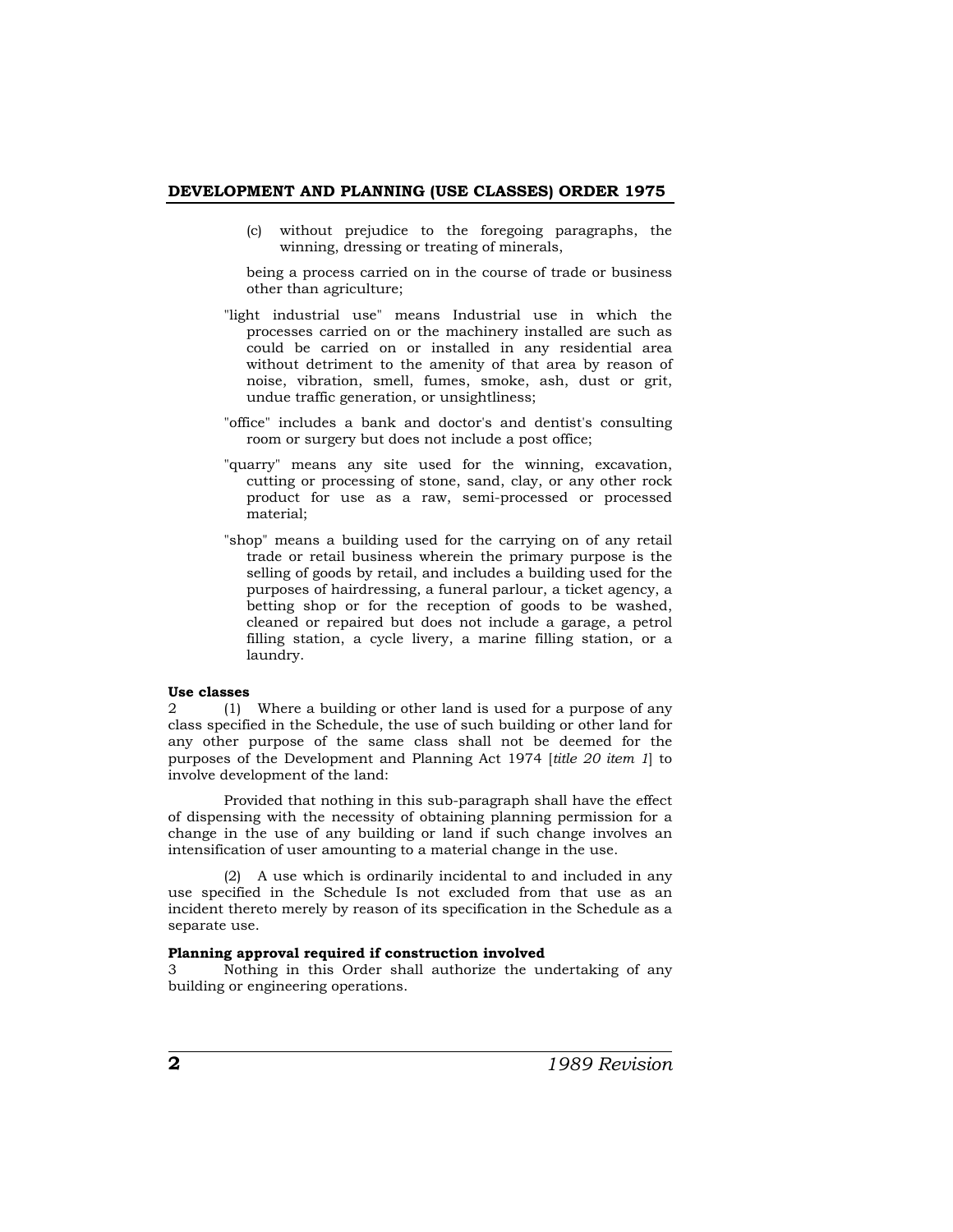|                 | Title 20    |
|-----------------|-------------|
| Laws of Bermuda | Item $1(h)$ |

## **City of Hamilton excluded**

4 Nothing in this Order affects buildings or other land within the boundaries of the City of Hamilton.

# **Commencement**

5 [*omitted*]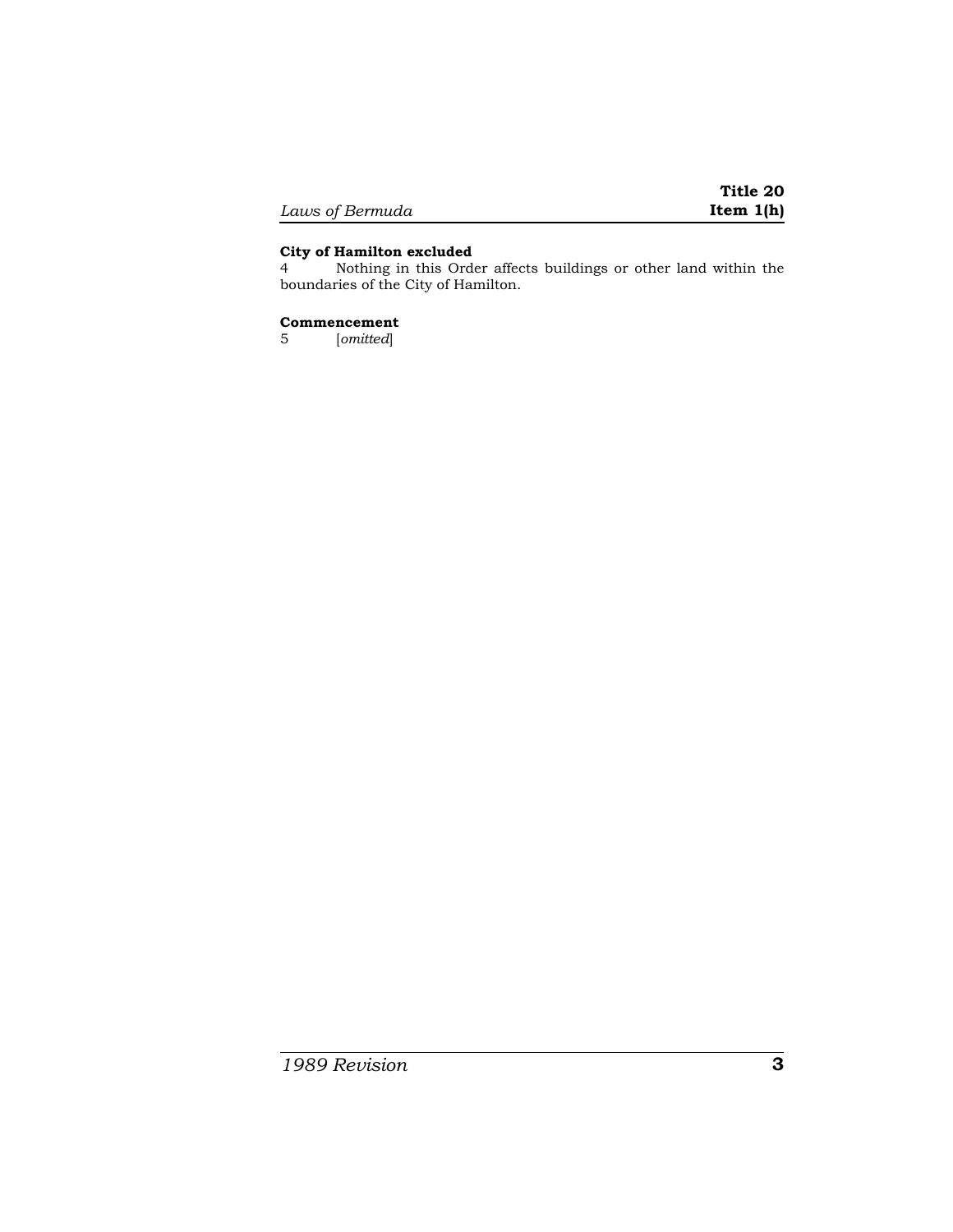## **DEVELOPMENT AND PLANNING (USE CLASSES) ORDER 1975**

## SCHEDULE

#### Class I:

Use as a shop for any purpose, except as—

- (a) a shop for the sale of or hire of motor vehicles, or boats of any description;
- (b) a cafe or restaurant or shop for the sale of take-out food; or
- (c) a supermarket.

### Class II:

Use as an office for any purpose except as a veterinary surgeon's office.

## Class III:

Use as a wholesale warehouse or repository (except as a wholesale warehouse or repository included in Class IV).

### Class IV:

Use as a wholesale warehouse or repository for the storage of food, whether or not refrigerated.

### Class V:

Light industrial use except use for the storage of fill, rubble, quarried waste, garbage, and metallic waste.

### Class VI:

General industrial use except such use in association with the operation of a quarry.

#### Class VII:

Use for a water purification or distillation plant.

### Class VIII:

Use as a building for public worship or religious instruction or for the social or recreational activities of the religious body using the building.

## Class IX:

Use as an art gallery (other than for business purposes), a museum, a public library or a reading room.